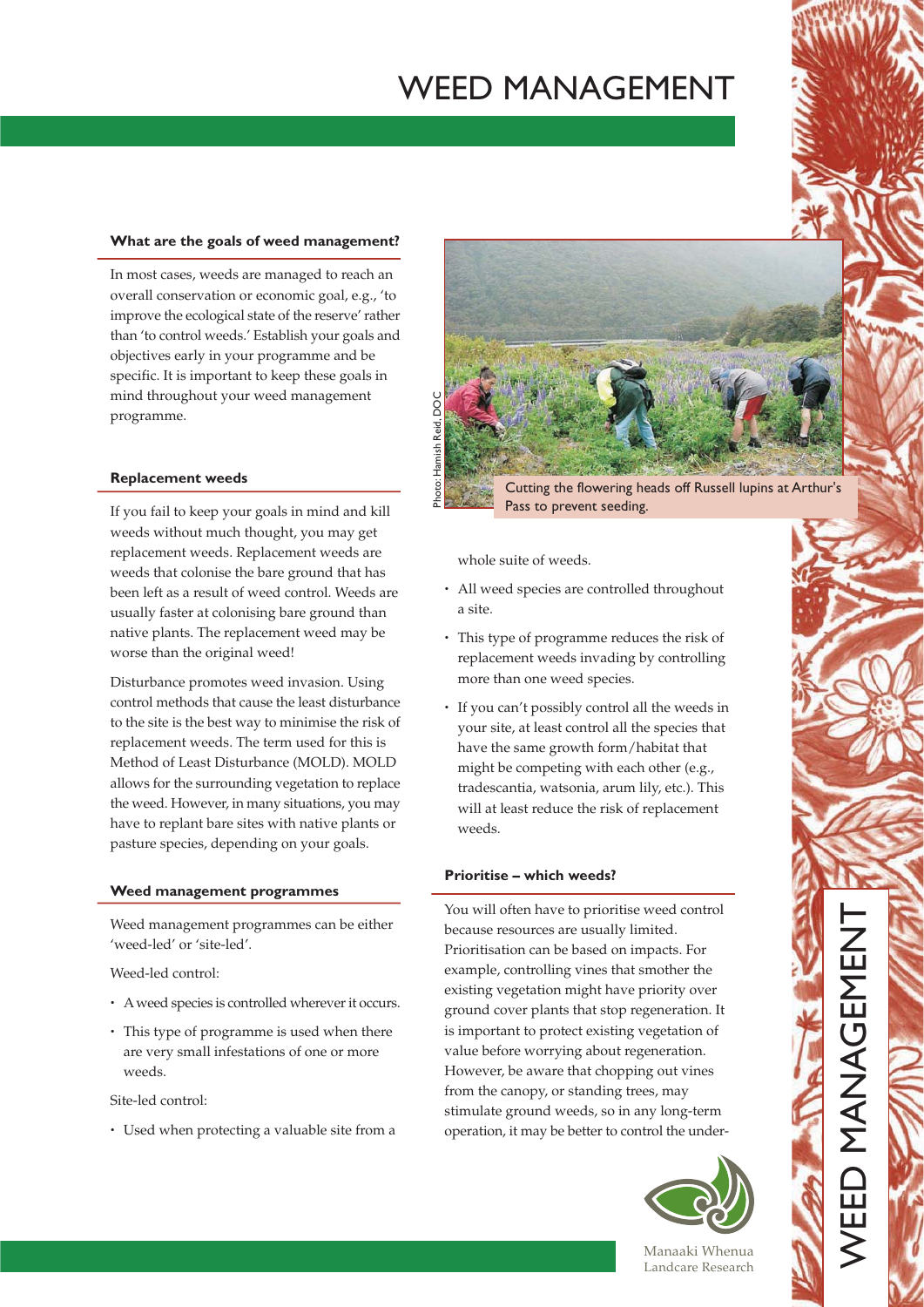storey species before you let more light in.

Priority weeds include:

Vines - can invade intact forest and overtop the canopy (e.g., moth plant, banana passionfruit, climbing asparagus, old man's beard)

Shade tolerant species - weeds that won't disappear when your canopy is closed (e.g., sycamore, acmena/monkey apple, figs, privet)

Woody weeds in wetlands/shrublandsweeds that can overtop low-growing plants (e.g., alder, grey willow).

# **Order of control priorities**

Satellite vs core infestations:

Always treat the smallest infestations (satellite infestations) first and work towards the largest (core) infestations. The satellite infestations have the greater potential to become bigger, faster (Fig. 1). Controlling all the small, outlying satellite infestations is the best way to contain the weed, even though it is tempting to attack the largest infestation or largest seed source first. Keep uninfested areas free of weeds.

- 1. Prevention: keep uninfested areas free of weeds
- 2. Control small, outlying satellite infestations
- 3. Control the large, core infestations

### Know your weed!

Know your weed - its biology and how it spreads! This information can be found on regional council/DOC weed fact sheets. Make sure you have correctly identified the weeds before controlling them. Field guides and regional council/DOC biosecurity officers can help with identification.

The best way to manage a weed may depend on its biology and dispersal system.

For example:

- Try to control weeds before they fruit/set seed. If this is not possible, try to remove flowers/fruit (without spreading them!).
- · Some weed species, such as wild ginger, fruit prolifically only when on the edges of forest remnants (i.e. more light available). Begin control of these species from the edges and work in towards the center of the remnant.





• For riparian weeds with resprouting fragments (e.g., tradescantia and willow species), start control upstream and work your way down. This ensures any control work that results in fragments getting into the waterway won't reinfest areas downstream that you've already controlled.

BUT when in doubt, control small, satellite infestations first! Involve others in the hunt for these too, and tell your neighbours what you are up to.

# **Control methods**

- Physical control includes pulling the weeds out by hand (manual weed control) or by machine (mechanical weed control).
- Chemical herbicides ("chemicals that are toxic to plants") are the most common form of weed control.
- · Biological control uses one living organism (biological control agent) to control another: i.e., natural enemies of the weed.
- Integrated weed management uses a combination of control methods to give the best control. Combining control methods can work to target different parts of the weed or different parts of the weed's life cycle.

For more information on these control methods see: www.landcareresearch.co.nz/education/ weeds/weedinfob-1.asp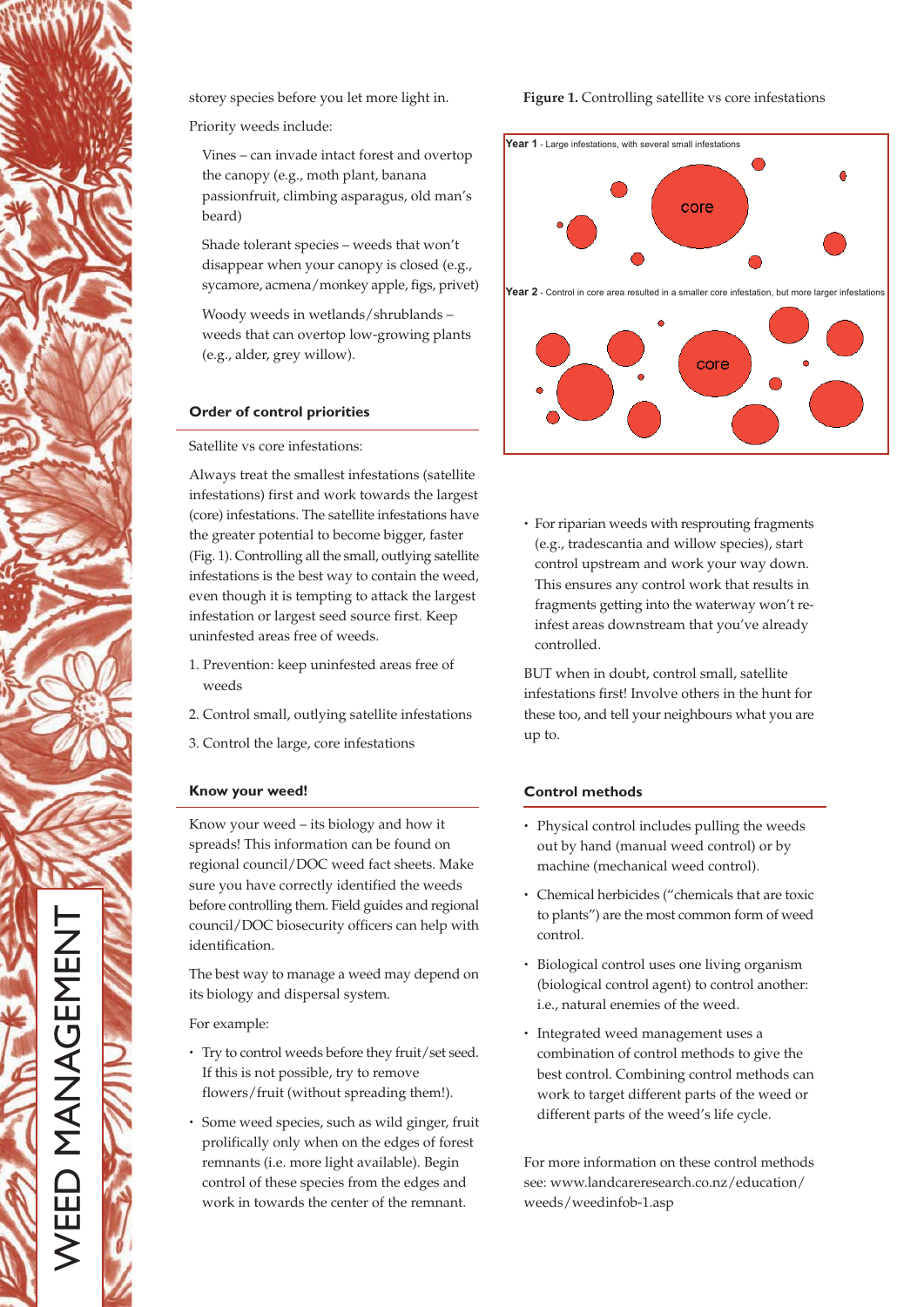For information on how to control specific weed species, see the weed fact sheets produced by your regional council or local DOC office.

## **Weed hygiene**

- When controlling weeds be aware you could be spreading weeds within or among sites, e.g., fragments or seeds on boots, clothing, digging equipment or vehicles.
- Try to maintain some sort of hygiene regime (at least boot cleaning). Don't undo all the control work you've done.
- Weed disposal check with your council on best ways to dispose of weeds (for most deep burial/landfill is appropriate)

### Follow-up control

It is critical to revisit any weed control area and control 'the bits you missed' or regenerating seedlings. Removal of mature plants often results in a flush of seed germination. Follow-up visits and ongoing control must be carried out regularly and persistently - you must be in for the long haul!

### **Monitoring**

Monitoring shouldn't be an afterthought! A good weed management programme is one that maps weeds, systematically records their density and distribution, and re-maps and records over time (every 6 months to a year) to evaluate how



Clearing weeds at Okareka Reserve (home of native mistletoe) for replanting.

successful the management programme has been and to detect new weeds.

Monitoring doesn't have to be complex. You can use a simple index to classify density, e.g., for ground-cover weeds,  $1 =$  sparse,  $2 = 25\%$  cover,  $3 = 50\%$  cover,  $4 = 100\%$  cover. Photo points (taking photos from clearly marked points in the site on a regular basis) are a quick, easy way to monitor success. Whatever method is used, ensure you monitor regularly and systematically throughout the site.

Recording this data gives you:

- Changing trends in weed infestations.
- Some measure of success of your goals (it helps funding applications if you have numbers to show that you are having a successful impact on weed density).
- The ability to detect new invasions rapidly and make quick decisions to eradicate the small infestation before it gets too big!
- The ability to alter weed management strategies, including changing your priorities, according to what is happening at your site.

Make sure a detailed record of control work is maintained. This can be used to evaluate control success and refine methods. Recording success as it relates to your goal (e.g., improvement in condition of native vegetation) is also important for the above reasons. For example, recording the number of native seedlings in a defined area before and after weed control will give you a measure of success.

Remember surveillance for new or small infestations is critical. It is much easier and more cost-effective to control and eradicate weeds when they are scarce.

### Site management

If your site is very weedy, there may be underlying reasons why this is so. Understanding these may help improve the site to stop weed reinvasion.

Key questions you should be asking:

- Why is this site weedy?
- Why are conditions favourable?
- · Is there too much light?
- Are water availability, nutrients and disturbance (bare ground) issues?